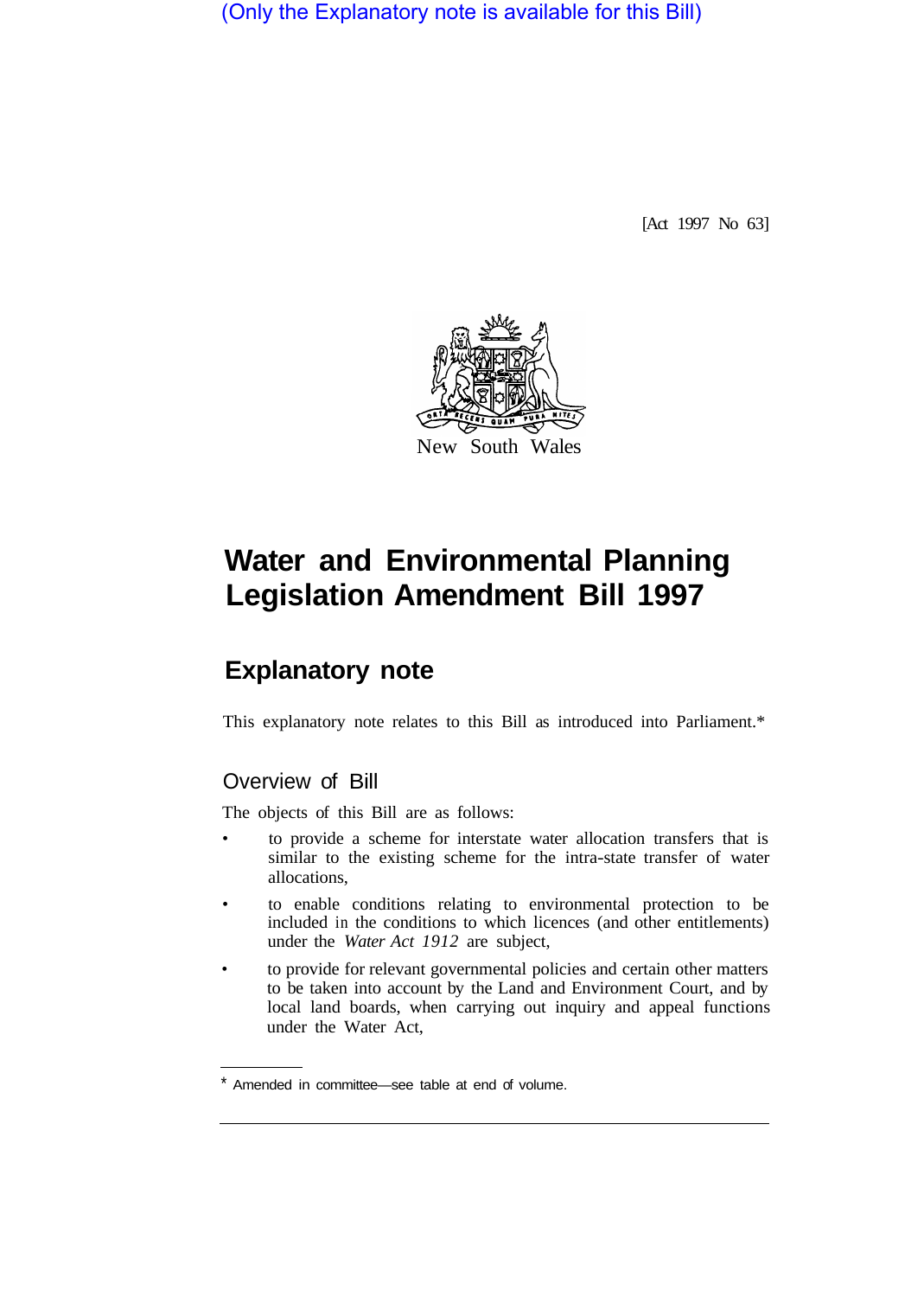Explanatory note

- to enable a Commission of Inquiry under the *Environmental Planning and Assessment Act 1979* to consider applications for approvals (under the Water Act) for the carrying out of certain water-related works in the same way as a Commission of Inquiry may presently consider applications for water licences and, in so doing, co-ordinate the consideration of such applications for approvals and the consideration of the proposed activities or development in respect of which such applications are made,
- to make other amendments of an administrative and machinery nature.

## Outline of provisions

**Clause 1** sets out the name (also called the short title) of the proposed Act.

**Clause 2** provides for the commencement of the proposed Act. Most of the provisions commence on the date of assent, while others (ie the amendments relating to the scheme for the interstate transfer of water, and the amendments enabling a Commission of Inquiry to consider applications for water approvals) commence on a day or days to be appointed by proclamation.

**Clause 3** is a formal provision giving effect to the amendments to the *Water Act 1912* set out in Schedule 1.

**Clause 4** is a formal provision giving effect to the amendments to the *Water Administration Act 1986* set out in Schedule 2.

**Clause 5** is a formal provision giving effect to the amendments to the *Environmental Planning and Assessment Act 1979* set out in Schedule 3.

#### **Schedule 1 Amendment of Water Act 1912**

**Schedule 1 [2]** provides that the Land and Environment Court and local land boards are required to take into account, and have due regard to, certain matters when conducting inquiries and appeals under the Water Act. These matters include State-wide water resource management objectives and the actual state of water resources at local, regional and State-wide levels. The court and the boards will also be required to consider the impact that their decisions might have in relation to these matters.

The new section 4A is designed to ensure that any decision under the Water Act by a judicial-type body should not be based solely on the particular circumstances of the case, and that any such decision should not be considered in isolation of relevant matters and policies or in isolation from the wider implications of the decision.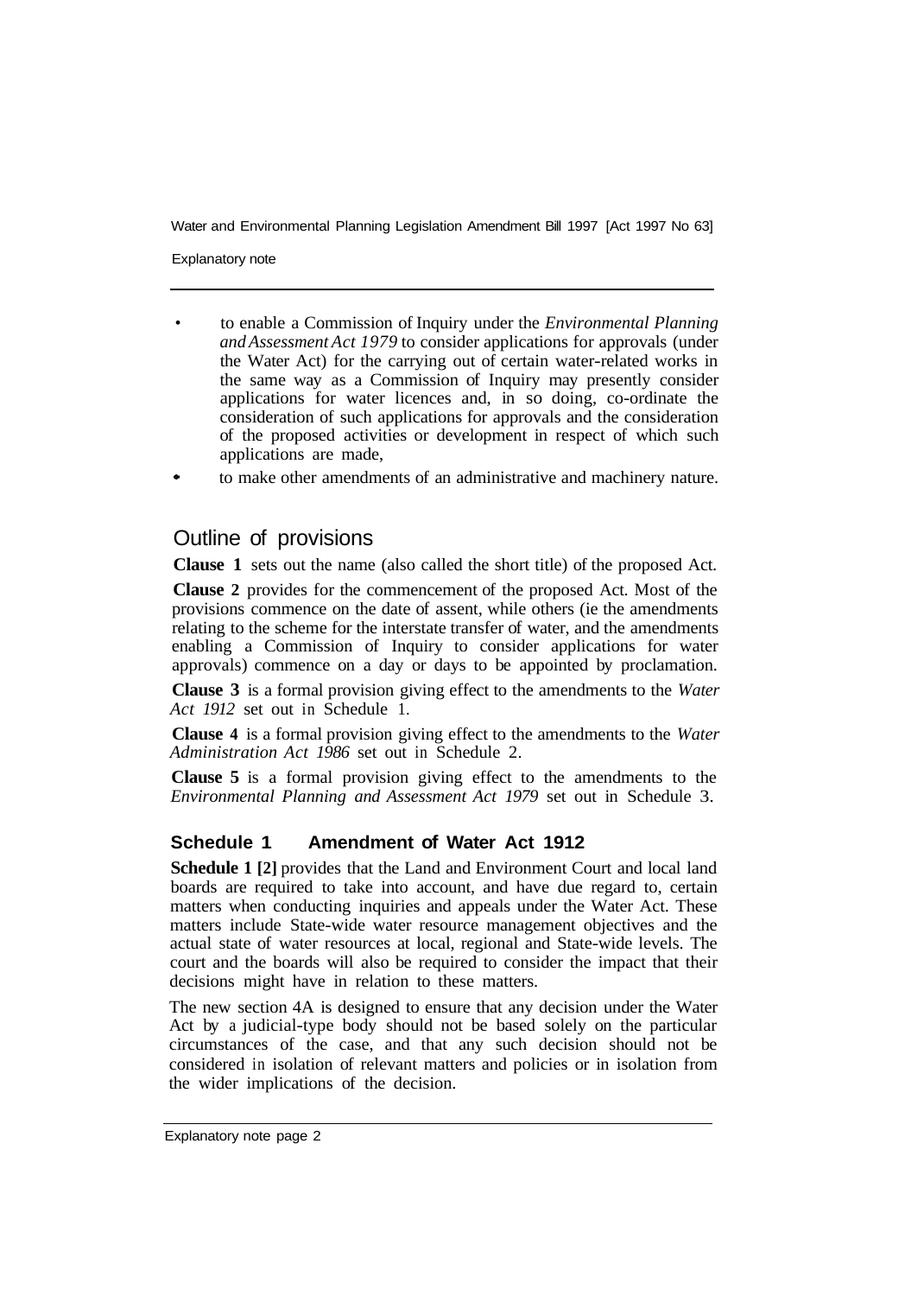Explanatory note

**Schedule l [3]–[5]** and **[9]** qualify the general rule that an entitlement under the Water Act runs with the land to which the entitlement relates (eg the rule provides that the benefit of a water licence lies with the occupier for the time being of the land that is supplied with water by means of the licensed work). This general rule has, in cases involving the transfer of water allocations, resulted in the anomalous situation where the entitlement holder is prevented from being able to complete the transfer of the holder's water allocation if the land to which the entitlement relates has been sold to another party.

The new section 22D provides that if the land to which an entitlement relates is sold before the completion of the transfer of the water allocation for the entitlement, the sale does not operate to pass the benefit of the entitlement to the new occupier of the land. This provision will enable the scheme for the transfer of water allocations to operate independently of the general rule described above.

The new section also applies in respect of the scheme under the *Water (Part 2) Regulations* which makes provision for the transfer of water rights from water sources other than those that are covered by the transfer scheme under the Water Act.

**Schedule 1 [8]** provides a scheme for the interstate transfer of water to, and from, other States. Under the new Division 4E (which is based on the existing Division 4C applying to intra-State water transfers) the Ministerial Corporation (ie the Water Administration Ministerial Corporation established under the *Water Administration Act 1986* and which is the corporate "arm" of the Department of Land and Water Conservation) will be able to approve the following:

- the transfer, by a NSW entitlement holder, of the holder's water allocation to a person outside NSW,
- the transfer, by a person from another State, of that person's water rights to a person in NSW.

The Ministerial Corporation will be able to determine the water sources and the types of transfers (ie permanent and temporary) to which the new Division 4E applies. If it approves the transfer of a NSW entitlement holder's water allocation to an interstate licensee, the Ministerial Corporation may give effect to the transfer by making the necessary adjustments and modifications to the holder's NSW water allocation (or by cancelling the entitlement if the transfer is permanent). The Ministerial Corporation's approval will be subject to advice being given by the relevant interstate licensing authority that it also approves the transfer and has granted the interstate transferee an interstate licence in respect of the transferred water.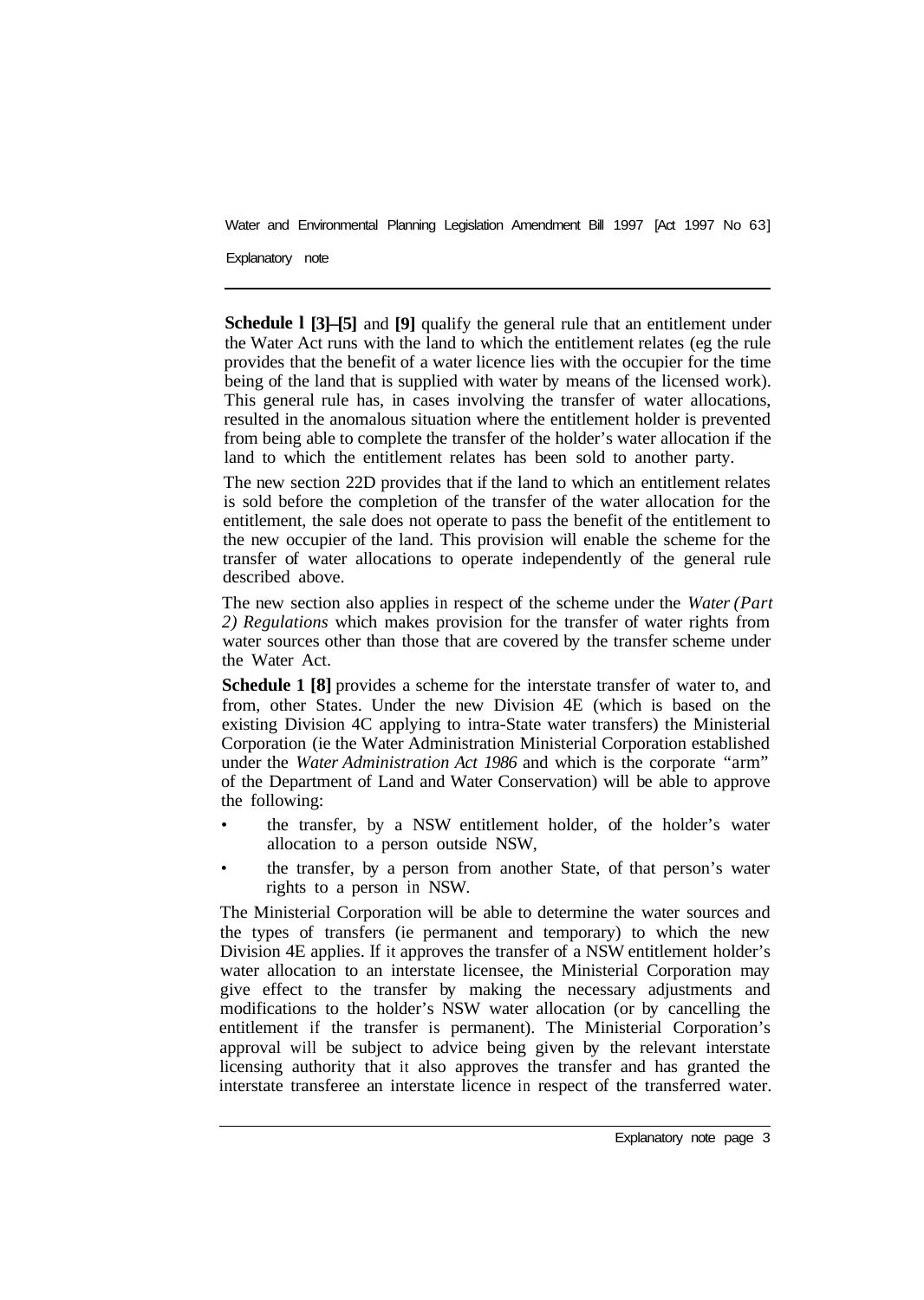Explanatory note

In the case of the transfer of water rights into NSW from interstate, the Ministerial Corporation may approve a NSW transferee obtaining an interstate transferor's water rights, but again only if the Ministerial Corporation is advised by the interstate licensing authority that it also approves the transfer. The transfer to NSW will be effected by the Ministerial Corporation adjusting or modifying the NSW transferee's existing entitlement, or by granting a new entitlement.

In both cases, the Ministerial Corporation will be able to make arrangements with the relevant interstate licensing authority to jointly assess and process the application for the interstate transfer, and to liaise with that authority to determine the administrative arrangements that are to apply with respect to the transfer. A transfer under the new Division will be subject to such conditions as the Ministerial Corporation thinks fit to impose when approving the transfer.

**Schedule 1 [6]** and **[7]** are consequential on the amendment made by **Schedule 1 [8],** and make it clear that the existing scheme under the Water Act for the transfer of water allocations is an intra-State scheme (ie it applies to water transfers within NSW only).

**Schedule 1 [11]** enables regulations to be made with respect to any matter that is relevant to the scheme for the interstate transfer of water.

**Schedule 1 [10], [12] and [17] provide that the conditions to which the** various types of entitlements (eg water licences) and approvals under the Water Act are subject may include conditions relating to the protection of the environment. These amendments remove any doubt that the conditions relating to those entitlements and approvals can only be "water-related" conditions. The term *environment* is defined widely (see **Schedule 1 [l]).** 

**Schedule 1 [13]** enables the Ministerial Corporation to fix an annual charge with respect to licences under Part 5 of the Water Act (ie bore licences). At present, the charge payable under section 117B of the Water Act is on the basis of the quantity of the water taken from the licensed bore. As a result of this amendment, the charge will be payable on the basis of a fixed charge determined by the Ministerial Corporation or on the basis of the quantity of water taken (or a combination of both). This will bring bore water licence charges into line with the charges payable under section 22C of the Water Act in relation to other entitlements such as water licences.

**Schedule 1** [15] inserts a new section 171A which will apply to applications for approvals under Part 8 of the Water Act that relate to a controlled work in respect of which the Ministerial Corporation receives a notice under section 120A of the *Environmental Planning and Assessment Act 1979* (see **Schedule 4).**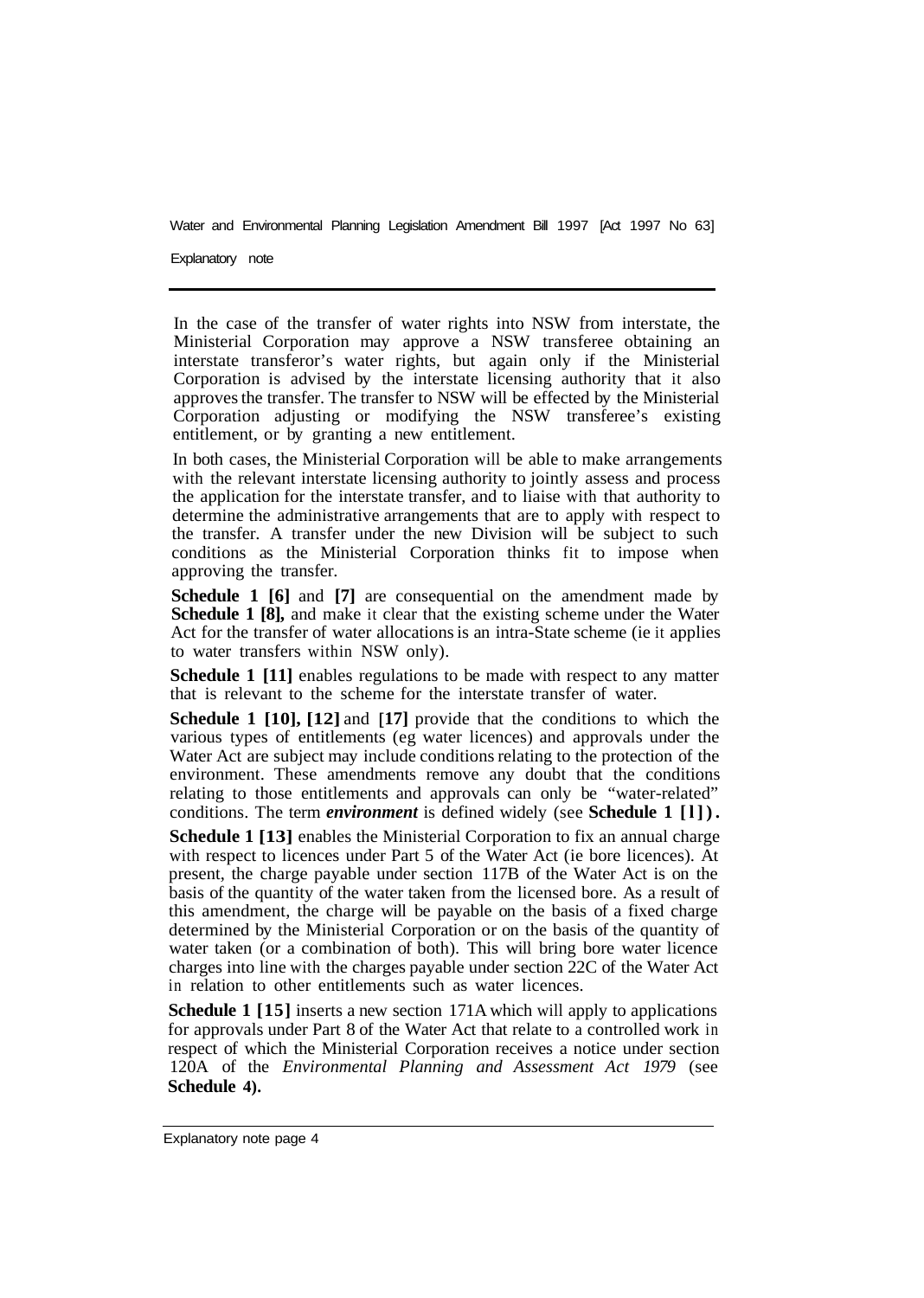Explanatory note

The new section requires the Ministerial Corporation to refer an application for an approval under Part 8 of the Water Act, and any objections relating to the application, to the Commission of Inquiry by which the notice was given, and to defer making a decision on the application until it receives the Commission of Inquiry's report on the application. The Ministerial Corporation will be required to have regard to the Commission of Inquiry's report in making its decision on the application. The provisions of Part 8 of the Water Act relating to public inquiries by local land boards, and for appeals to the Land and Environment Court, will not apply to decisions made by the Ministerial Corporation on an application to which the proposed section applies.

**Schedule 1 [14]** and **[16]** are consequential amendments that ensure that the provisions of Part 8 of the Water Act are construed subject to the provisions of the proposed section 171A.

**Schedule 1 [18]–[20]** deal with matters of a savings and transitional nature.

### **Schedule 2 Amendment of Water Administration Act 1986**

**Schedule 2 [l]** expressly enables the Ministerial Corporation to implement, and give effect to, any scheme for the interstate transfer of water.

**Schedule 2 [2]** provides for water management charges to be payable to the Ministerial Corporation by Sydney Water Corporation and Hunter Water Corporation.

### **Schedule 3 Amendment of Environmental Planning and Assessment Act 1979**

The amendments made by **Schedule 3** extend the current operation of section 120A of the *Environmental Planning and Assessment Act 1979* so that it will apply with respect to approvals under Part 8 of the Water Act (ie approvals to carry out certain works on river banks and flood plains) and not just to water licences.

As a result of the amendments, a Commission of Inquiry that is investigating a development application under Part 4, or an activity the subject of environmental assessment under Part 5, of the EP&A Act will be required to notify the Ministerial Corporation if it becomes aware that the development or activity involves a work that may require an approval under Part 8 of the Water Act. The Commission of Inquiry will be required to advise the applicant or proponent to make prompt application for such an approval, and must defer concluding its inquiry for so long as is necessary to enable such an application to be made. As soon as practicable after an application for an